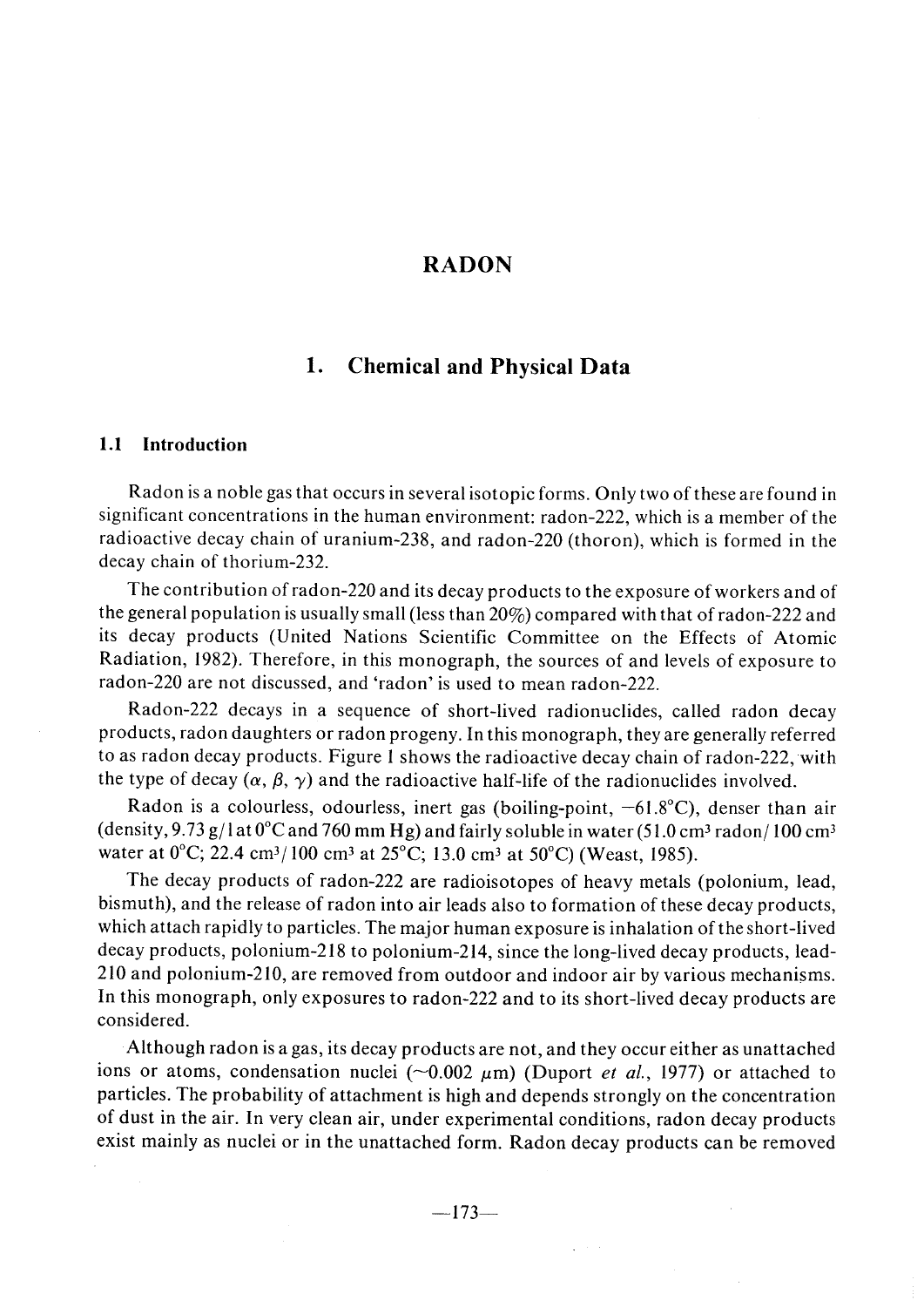

#### Fig. 1. Radon-222 decay series $a$

aFrom US Environmental Protection Agency (I986a)

from contaminated air by filtration, but there is subsequently progressive build-up of short-lived decay products, so that steady-state equilibrium is achieved within a few hours (Jonassen, 1984).

## 1.2 Synonyms

Chem. Abstr. Serv. Reg. No.: 10043-92-2 Chem. Abstr. Name: Radon Synonyms: Alphatron, niton, radium emanation Chem. Abstr. Serv. Reg. No.: 14859-67-7 Chem. Abstr. Name: Radon-222 Chem. Abstr. Serv. Reg. No.: 15422-74-9 Chem. Abstr. Name: Polonium-218 Synonym: Radium A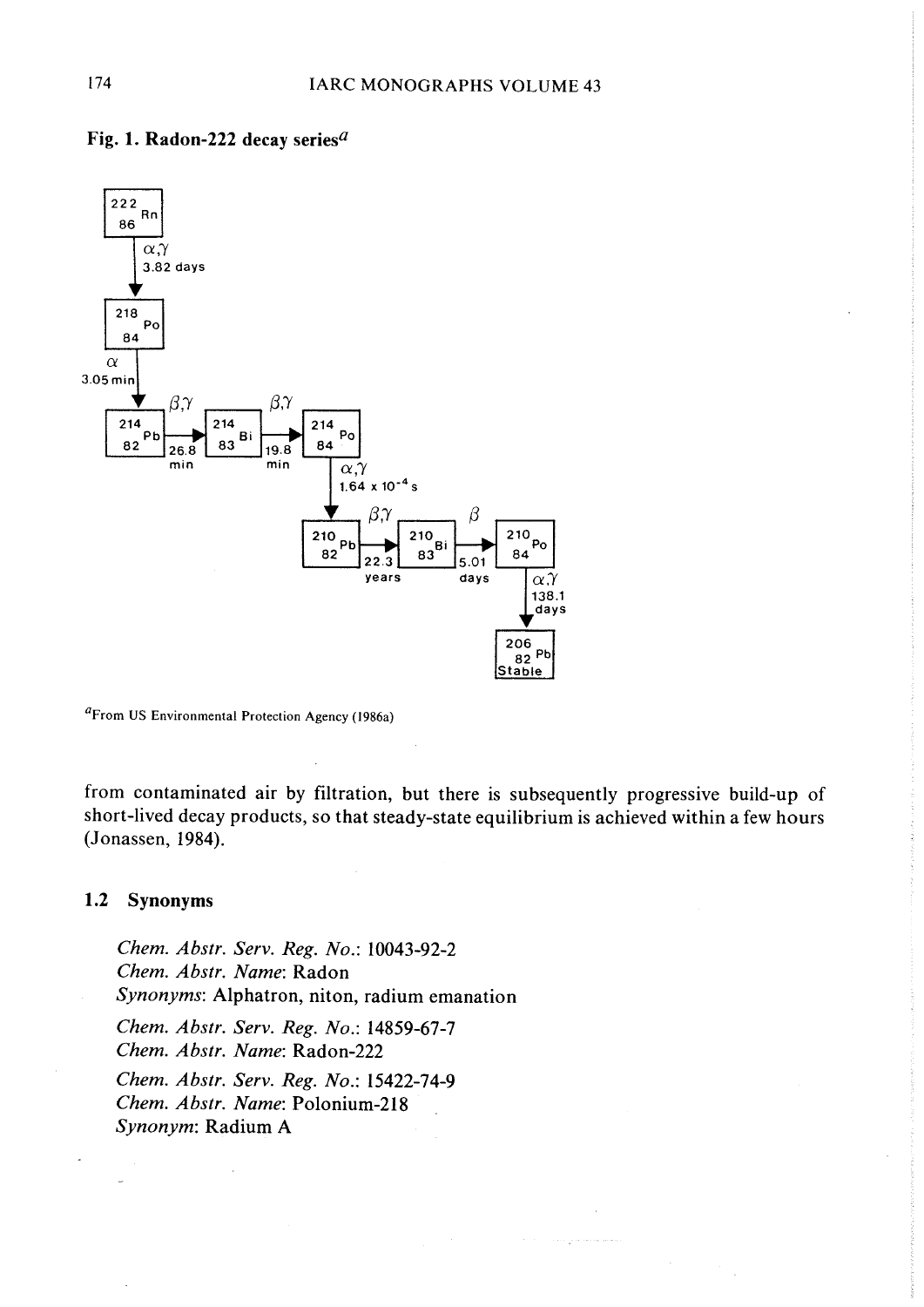Chem. Abstr. Serv. Reg. No.: 15735-67-8 Chem. Abstr. Name: Polonium-214 Synonym: Radium C'

Chem. Abstr. Serv. Reg. No.: 13981-52-7 Chem. Abstr. Name: Polonium-21O Synonym: Radium F

Chem. Abstr. Serv. Reg. No.: 14733-03-0 Chem. Abstr. Name: Bismuth-214 Synonym: Radium C

Chem. Abstr. Serv. Reg. No.: 14331-79-4 Chem. Abstr. Name: Bismuth-2l0 Synonym: Radium E

Chem. Abstr. Serv. Reg. No.: 15067-28-4 Chem. Abstr. Name: Lead-2l4 Synonym: Radium B

Chem. Abstr. Serv. Reg. No.: 14255-04-0 Chem. Abstr. Name: Lead-21O Synonym: Radium D

## 1.3 Quantities and units

(a) Terms used

The quantity *activity* defines the number of radioactive transformations of a radionuclide over unit time in a specified material (e.g., air, water, soil, tissue). The SI unit is the becquerel (Bq);  $1$  Bq = 1 disintegration per second; the unit used previously was the curie (Ci); 1 Ci =  $3.7 \times 10^{10}$  Bq. Consequently, the *activity concentration* of radon in air is expressed in  $Bq/m^3$  air.

The concentration of radon decay products in air is expressed as the total potential  $\alpha$ energy concentration of the radon decay product mixture present, being the sum of the  $\alpha$ energies of all the short-lived radon decay product atoms present per unit volume of air. The potential  $\alpha$  energy of a decay product atom is defined as the total  $\alpha$  energy emitted during the decay of the atom to lead-21O.

The SI unit for the potential  $\alpha$  energy concentration of radon decay products in air is joules  $(J)/m^3$ ;  $1 J/m^3 = 6.24 \times 10^9$  million electron volts (MeV)/l of air. A special unit often used for this quantity is the working level (WL). A WL is defined as any combination of short-lived radon decay products that will result in the emission of  $1.3 \times 10^5$  MeV of  $\alpha$  energy per litre of air. Thus,

 $1 \text{ WL} = 1.3 \times 10^5 \text{ MeV}/1 = 2.08 \times 10^{-5} \text{ J}/\text{m}^3$ 

(United Nations Scientific Committee on the Effects of Atomic Radiation, 1982). One WL corresponds approximately to the potential  $\alpha$  energy concentration of short-lived radon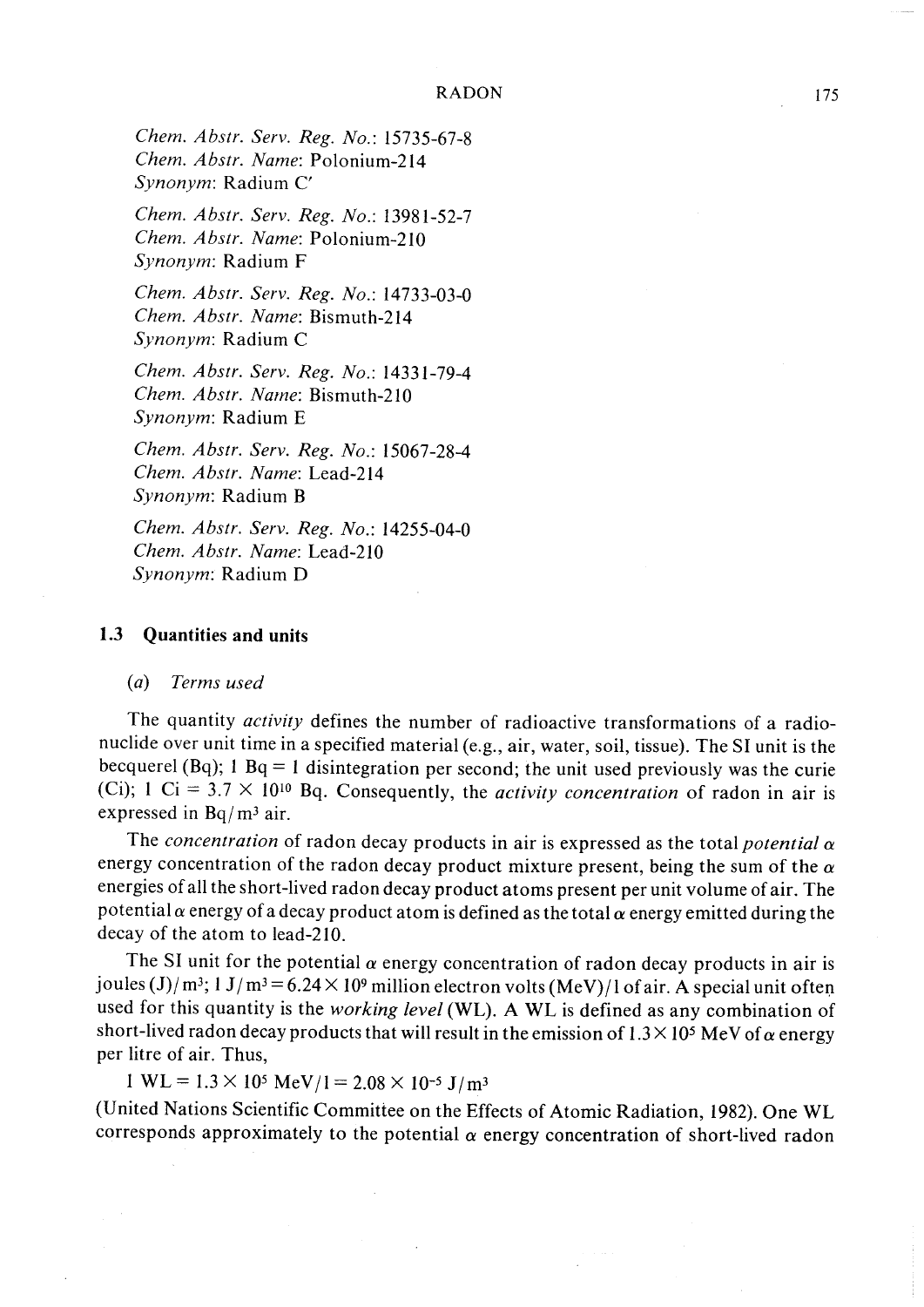decay products that are in radioactive equilibrium with a concentration of  $3.7 \times 10^3$  Bq radon/ $m<sup>3</sup>$  of air (100 pCi/l of air). Radioactive equilibrium occurs when every short-lived radon decay product is present at the same activity as radon.

ln confined air spaces, as in mines and houses, and in outdoor air near ground level, the activity concentration of the decay product radionuclides never reaches radioactive equilibrium with radon, due mainly to ventilation and the deposition of radon decay products on surfaces. In order to account for this, an *equilibrium factor*  $(F)$  is used, defined as the ratio of the potential  $\alpha$  energy concentration of the decay product mixture to the corresponding concentration if they were in radioactive equilibrium with radon.

The concentration of radon decay products in indoor air is often expressed in terms of the equilibrium equivalent concentration of radon or activity concentration of radon at equilibrium (EEC<sub>Rn</sub>). It corresponds to the activity concentration of radon for which the decay products in equilibrium with radon have the same potential  $\alpha$  energy as the actual concentration of decay products. It is thus expressed in units of  $Bq/m^3$  (EEC<sub>Rn</sub>) as:

 $EEC_{Rn} = F \times a_{Rn}$ 

where  $a_{\mathbf{R}n}$  is the activity concentration of radon.

Cumulative exposure to inhaled radon decay products is the potential  $\alpha$  concentration of the short-lived radon decay product mixture in inhaled air, integrated over the residence time in the air space (e.g., mine, house), expressed as:

 $1 \text{ Jh/m}^3 = 6.24 \times 10^{12} \text{ MeV} \text{h/m}^3$  $= 4.8 \times 10^{4}$  WLh

for radon decay products (1 WLh =  $2.08 \times 10^{-5}$  Jh/m<sup>3</sup>). In terms of the equilibrium equivalent concentration of radon, the corresponding cumulative exposure is expressed as  $Bqh/m<sup>3</sup>$ .

The potential  $\alpha$  energy exposure of miners is often expressed as working level months (WLM). This unit is generally used to estimate exposure to radon decay products in epidemiological studies of miners and for establishing radiation limits in mines. One WLM corresponds to exposure to a concentration of 1 WL for a reference period of 170 h:

1 WLM = 170 WLh =  $3.5 \times 10^{-3}$  Jh/m<sup>3</sup>

 $1 \text{ Jh}/\text{m}^3 = 285 \text{ WLM}$ 

Thus,

1 WL corresponds to  $3.7 \times 10^3$  Bq/m<sup>3</sup> (EEC<sub>Rn</sub>) = 100 pCi/l (activity concentration of radon at equilibrium)

 $WL = (a_{Rn} \times F)/3.7 \times 10^{3}$ 

 $WLM = (WL \times length of exposure (h))/170$ .

## (b) Evaluation of cumulative exposure

The cumulative potential energy exposure  $E$  to the short-lived radon-222 decay products in air follows from the relationship:

 $E = k \times T \times F \times a_{Rn}$ 

where  $k = 5.6 \times 10^{-9}$  J/Bq = 1.6  $\times$  10<sup>-6</sup> WLM m<sup>3</sup>/Bqh, the conversion factor between potential  $\alpha$  energy and the equilibrium equivalent activity in air; T is the residence time in the